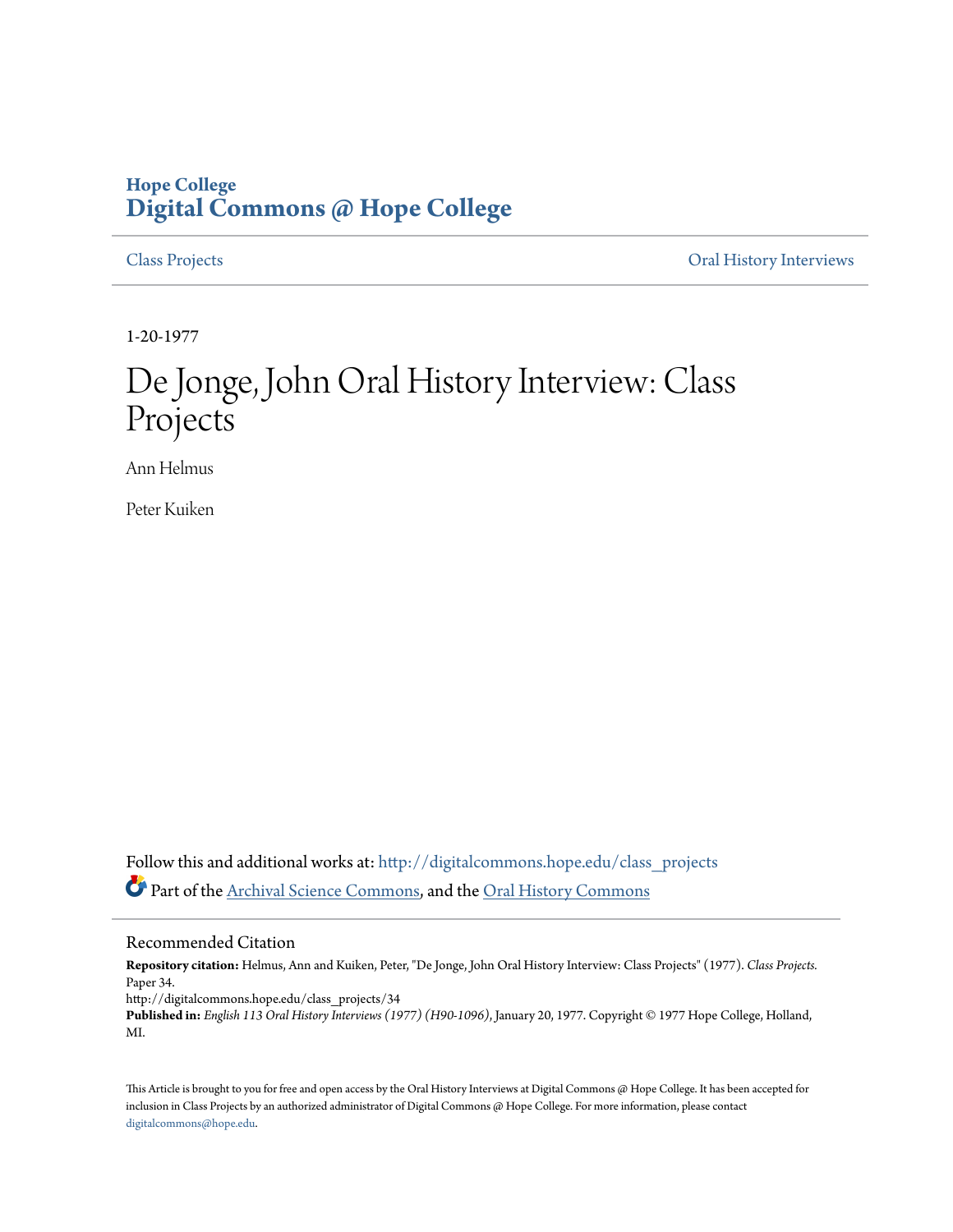Digest of Transcript of Corporal John De Yonge of the Holland Police Department

## January 20, 1977

Ann Helmus

Peter Kuiken

List of Topics Covered

1. His opinion of being a Police officer

2. His job in relation to the court system.

3. Problems in the Holland community.

4. How his day is spent on the force.

Family life and the importance of his wife. 5.

6. Motivation leading him to becoming a Police officer.

7. Satisfaction of self and career.

3. Dangers of the job.

Dr. Huttar English 113 Jan 27, 1977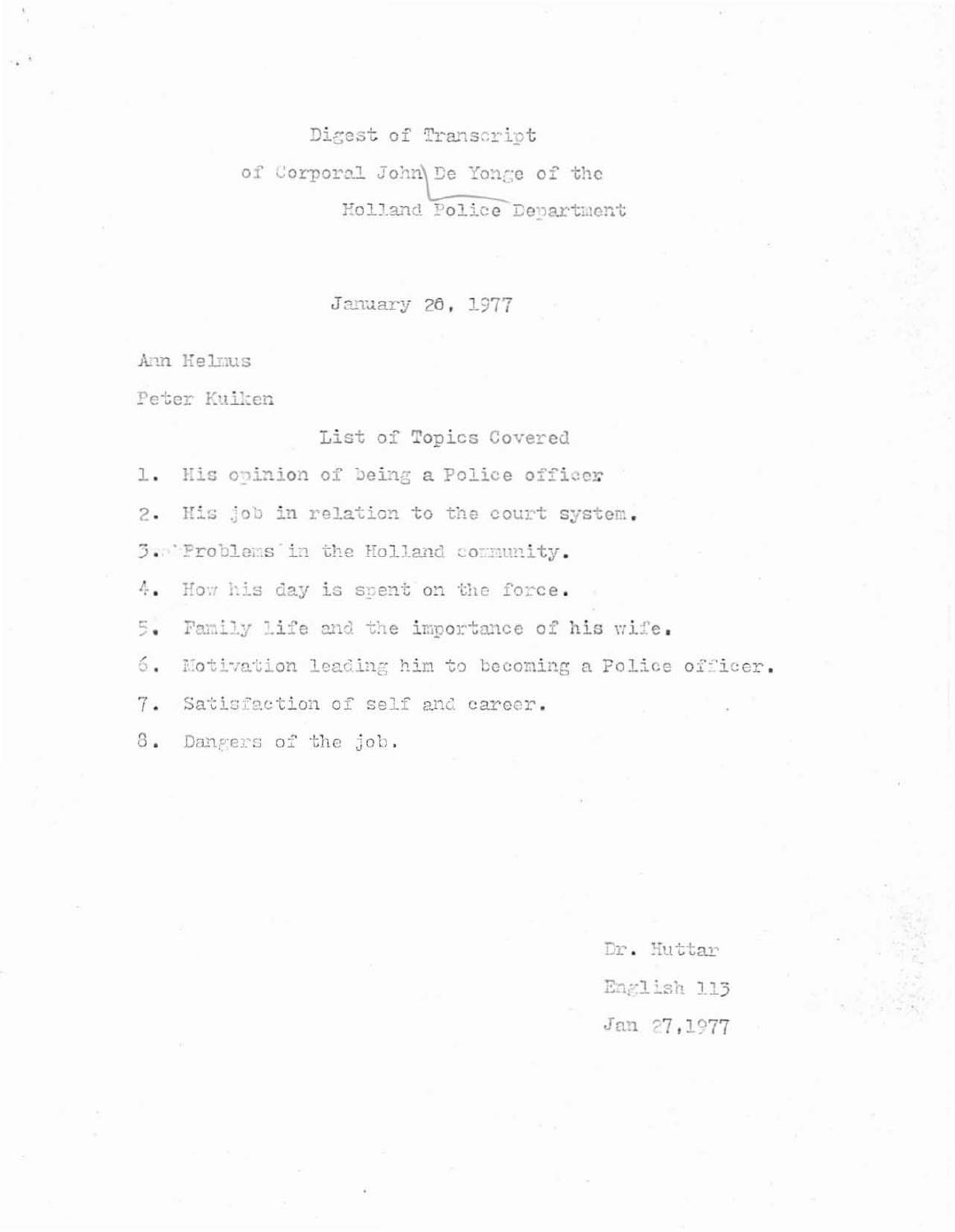Interview of Corporal John De Jonge January 20, 1977<br>Ann Helmus and Petekhiken

finn What this is for is that we are in an English class and we are out to hopefully write some kind of a conglomeration of interviews and discussions of people in Holland and hopefully try to compile a picture of what kind of people make up Holland and we thought a policeman would make an interesting contribution. We want to make a magazine or something like that.' I guess the first question would be Pete: How long have you served on the police force?

John nine years this past October.

Ann: Do you enjoy it?

John You have to enjoy it. It's a hard job with rotating shifts and the court systems and I would find it very hard to leave ... .... You have to enjoy it in order to stick right now. with it.

Ann: How close do you work with the courts?

John With every arrest, unless the person makes an arraignment, this would be a misiameanor case.. There is normally a pretrial conference and preliminary examination and than a court trial. Even the officer may be on off duty. status at takes a lot of time away

from his family and a lot of times he may be working midnights and be at work at 8 in the morning and at a trial at 12. It takes a lot of his time He's there at ten to work or on his days off. To the job from someone not in this profession, it may look like an easy job .... sitting in an alreonditioned cruiser

Ann Are they airconditioned?  $-\frac{1}{2}$  by the C, when the are so many "leaders" above? John (laugh) There are aspects that you do run into problems maybe small technicalities where you have seconds to make a decision when judges and lawyers with years of experience and all the time

 $(\dagger)$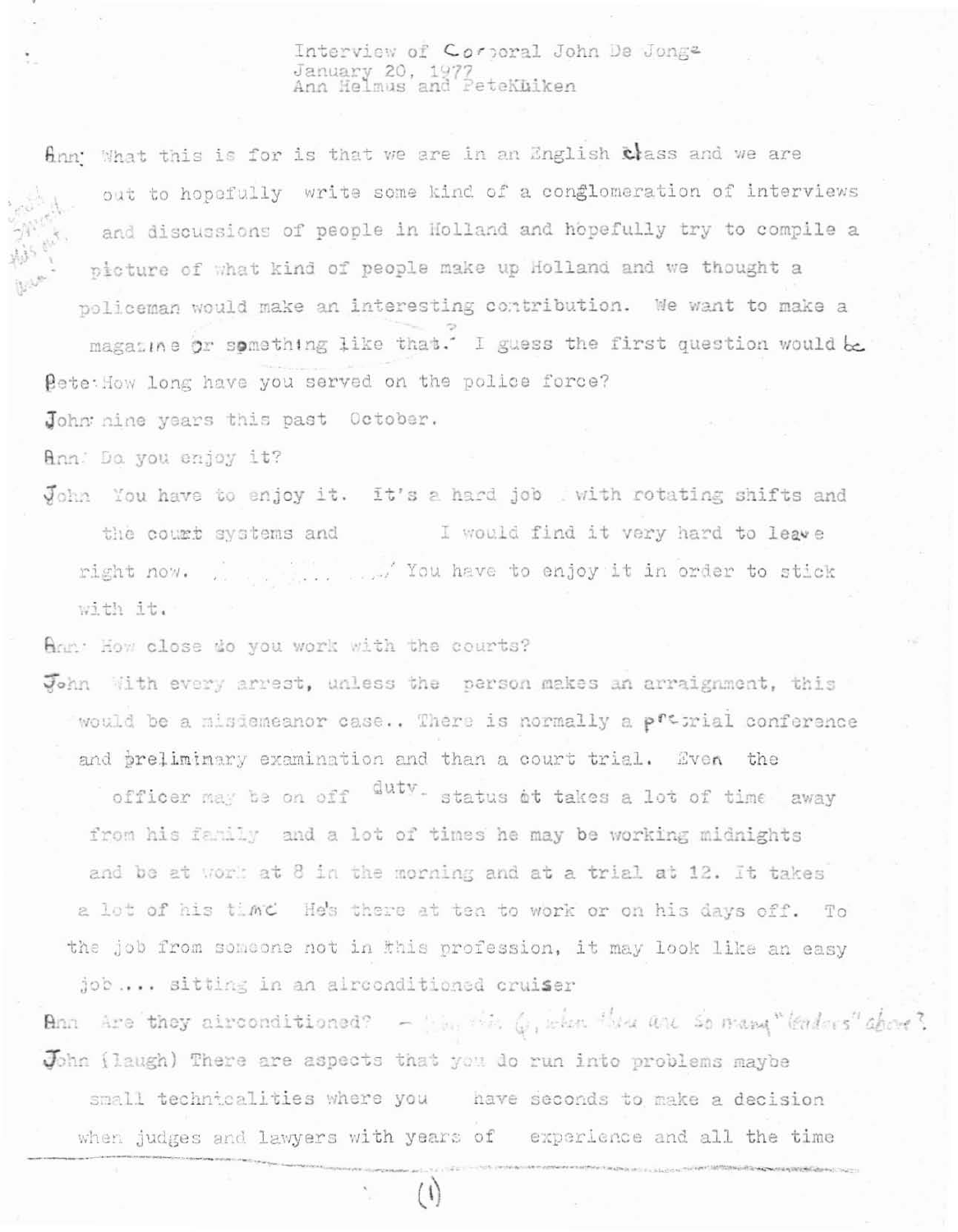on their hands can sit back and research your decision and make their own deci sion on whether in that split second you made the right one Ann that is the most challenging or toughest part of your job? John In this Holland community, our major loss, dollar wise, is due to traffic accidents... the biggest single loss. So in Holland, traffic control is a major function with the department. There we have our primary duties... traffic enforcement... Service connected areas also and investigations, thefts, assaults... general investigations. Our primary duty is traffic enforcement and preventive patrol and to respond to emergency situations and criminal type investigations... also to stand by in civil areas... as peace officers... removal of property...they want a police officer there. Accidents, someone takes off with the wrong property. repossesionor some {body moves out and are forced out of an apartment or landlord forces someone ... these problems as well.

Pete. They say a lot of the policemans problems is to try and be in control of the family situations?

John Me initially make contact in family didturbances type calls. We have an agency in the department where all domestic type calls are referred after the initial, contact and they have worked out case workers through Hope College. Some of the students have received college credit working as case workers solving problems and crime help. That has reduced our number of repeated disturbance calls where we keep going back to the same house, weekend after weekend. A man comes home drunk, has a fight with his wife. When I started working nine years ago, a dispatch would give the address, you knew where to go.,, you!ve been there numerous times before. Now since we have the referral service, community service unit, we dont have to repeat calls as much as we used to. So you aren't as certain as to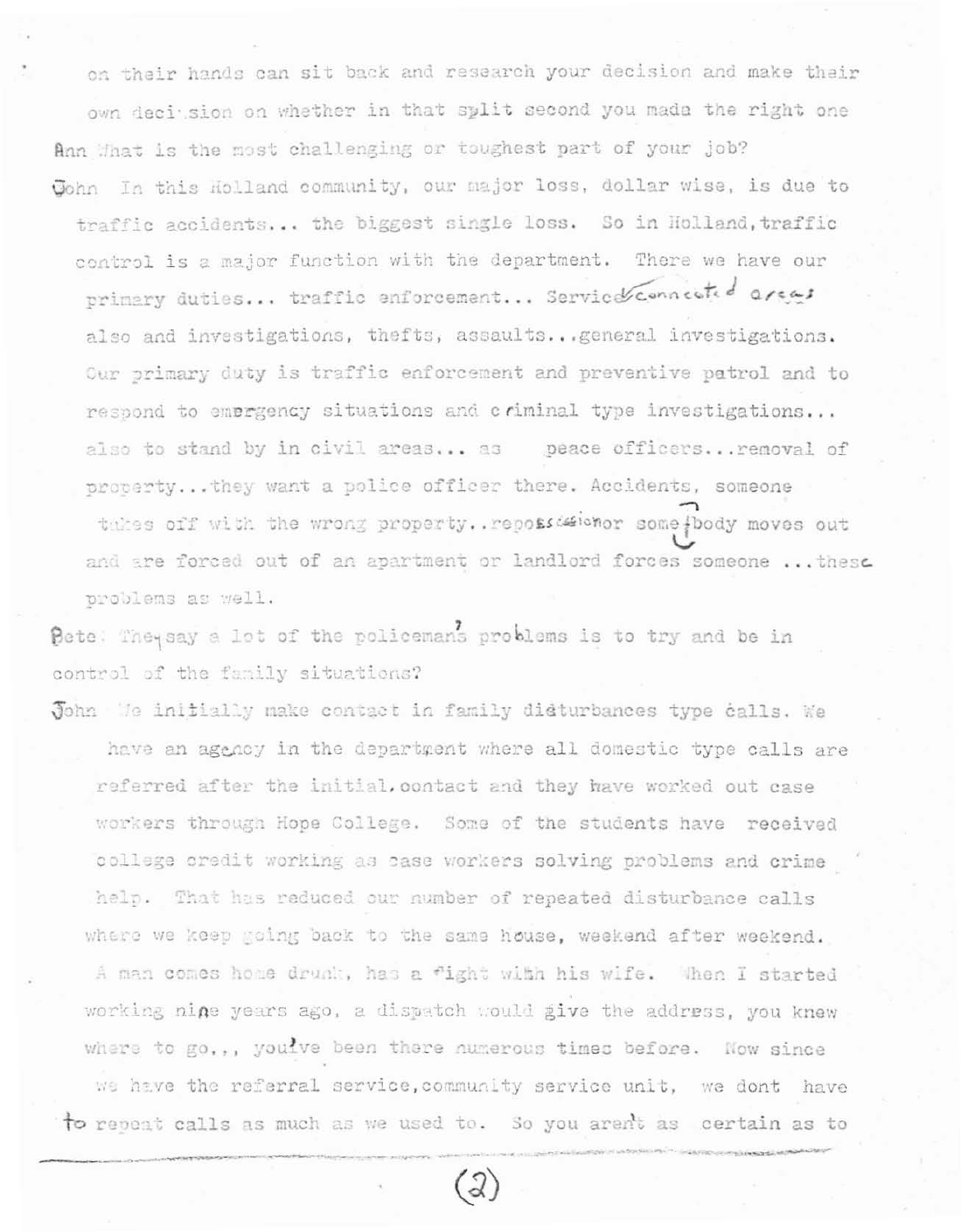who you are going to meet with on most of the times because you dont have to meet with them too often.. Its important that the officers that do work as the initial call, strike up a good repore, Appent because any calls thereafter with the police might cause problems with the next response.

Ann You mentioned repore, what is the repore of the HPD in Holland? John I think, as a whole, the HPD is thought highly of. At least we get that impression from the amount of mail we receive thanking officers

for their service to the public. I think as a whole, the citizens nf Holland are behind the PD I would hope so (laugh). Bete Do you spend a lot of time in the patrol car or do mostly...? John My time is split between affice duties and patrol. In the road patrol ... or an assistant supervisor for my shift. There is an overlap... The patrol lustenant is 95% office... doing police re-Slearch for different problems where we should be directing our attention. If we have a number of break-ins in an area developing. They'll do the research for where we have the most problems. Ann It is a team effort.

John However the officer on the field is responsible. But I am his immediate supervisor and I am responsible for him.

Ann Do you have a family?

yohn yes, I have two boys, one is 7 the other 4.

Ann Do they want to be a policeman like their Daddy?

 $J_{\text{ohn}}$ (laughs) Oh yes, both are waiting to become a policeman.

though one is more inclined towards going on the direction of his  $5P$ Uncle whose line if work is a sherriff-incharge of the E-Unit. t Holland has a very good ambulance service which is probably better equipped that those in G.R. They have a very good response time, and ve: .y modern equipment.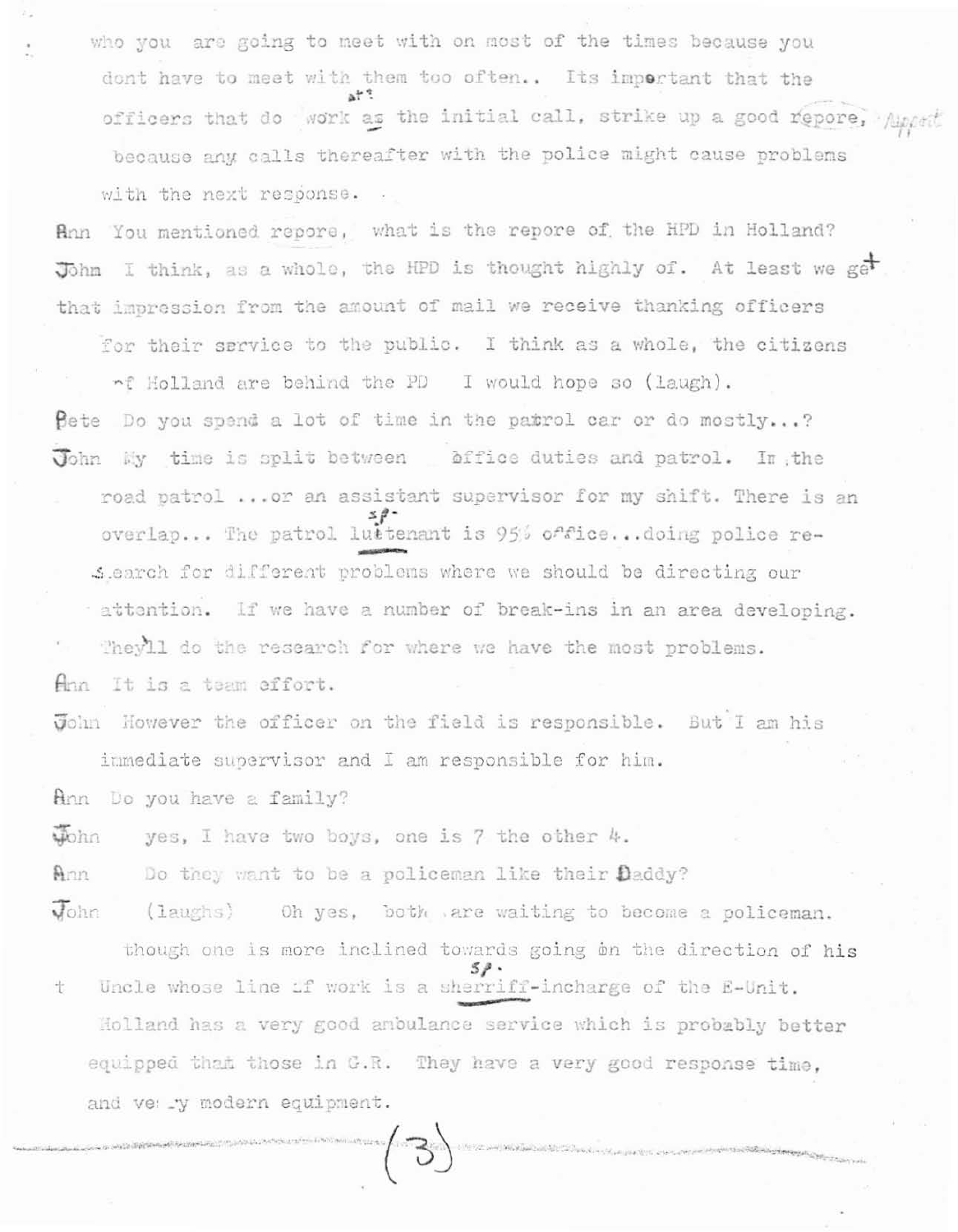Pete During the winter and on icy roads how can the police cars and anbulance have a good response time?

John Each year we have driving tests. None of which are taken place in the snow, but now many areas are starting to pur this inro effect Usually the officers know how road conditions will be.

Ann Is it tougher to be a policeman in the wintertime?

John Oh yes, there are nore accidents and road blocks and other types of emergenches that require us to be outside for a long period of time

Meve harda number of policemen with frostbite.

Pete Do you have any relatives in the Holland area?

John Yes, I have a brother-in-law in Ottawa county and my father lives in Zeeland.

ann That motivated you to become a policeman?

John Oh there are a lot of things. I was brought up in Zeeland and There is a policeman in Zeeland that probably influenced me to quite an extent. He was a man on the beat- he knew what was happening. He I idoltzed him. had a good repore with the kids. And in another area I had some contact with a policeofficer in another agency that gave me a negative viewpoint... that too made me decide... seeing both types I think I could make a contribution as a police officer... to be a service to the community as Police officer and not to be the

negative type.

Han Now that you are a police officer are you satisfied with yourself? John Yes, I am very pleased with my performance thus far. Of course promotions are rare and there are times when you are held back from a level- I am not speaking for myself. And so it is a great honor to move from a lower to a higher rank, from road patrol to an officer with responsibility. I think, the initial step from a road patrol officer to a supervisor capacity sometimes if an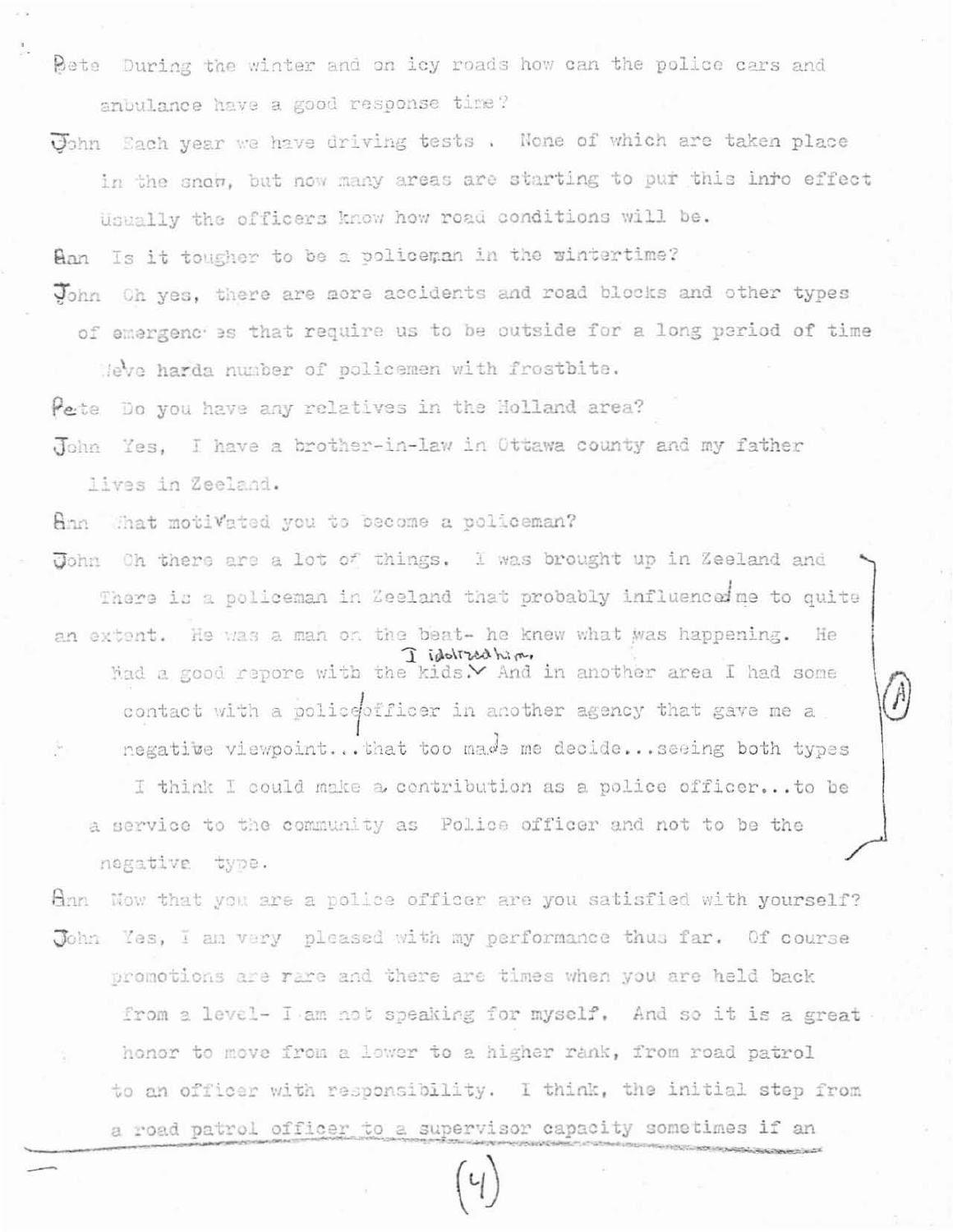officer really wants to get a head, a guy has to die or retire before hes going to be promoted or a new job created in the department. Or hes going to have to quit. Of course some officers. thats all they want is to be a road patrolman. They dont want the supervisory duties. They perform great out on the road an their own as individual units. They are very important to the department as well. They can't all be supervisors, not all supervisors make good patrol officers. I think you have to like what you are doing to enjoy the job.

Ann What variety is there as a policeman?

John I am quite independent. I can come in the station and do paper work and yet, if I feel and claustrophobic I can go out an the road. I can be in or outside;; whearas the guys on the road are really ... stay out there- they know they are going to stay out there. They are probably going  $\overline{t}$  be out on the <sup>field</sup> more than myself, unless stess situations call for a supervisor. then Ill go out tere. Like the day I am not going to wear long underwear

I am going to have to dress according to the day's job... either inside or outside. If they are outside for a long duration of time, they'll be cold no matter what they are wearing. Ann Besides the variety of policework, what else do you like as a policeman!

John There is a certain amount of suspense connected with the job, playing with life or death situations. An officer never knows what is going to stranspire, what hes going to run across. So he's always geared up, looking for that something, that unexpected something. I think that also adds to the stress of the job. There is a high divorce rate. Also I dont know the exact percentages but there are, I would say, a lot of suicides.

Onn What is that due to?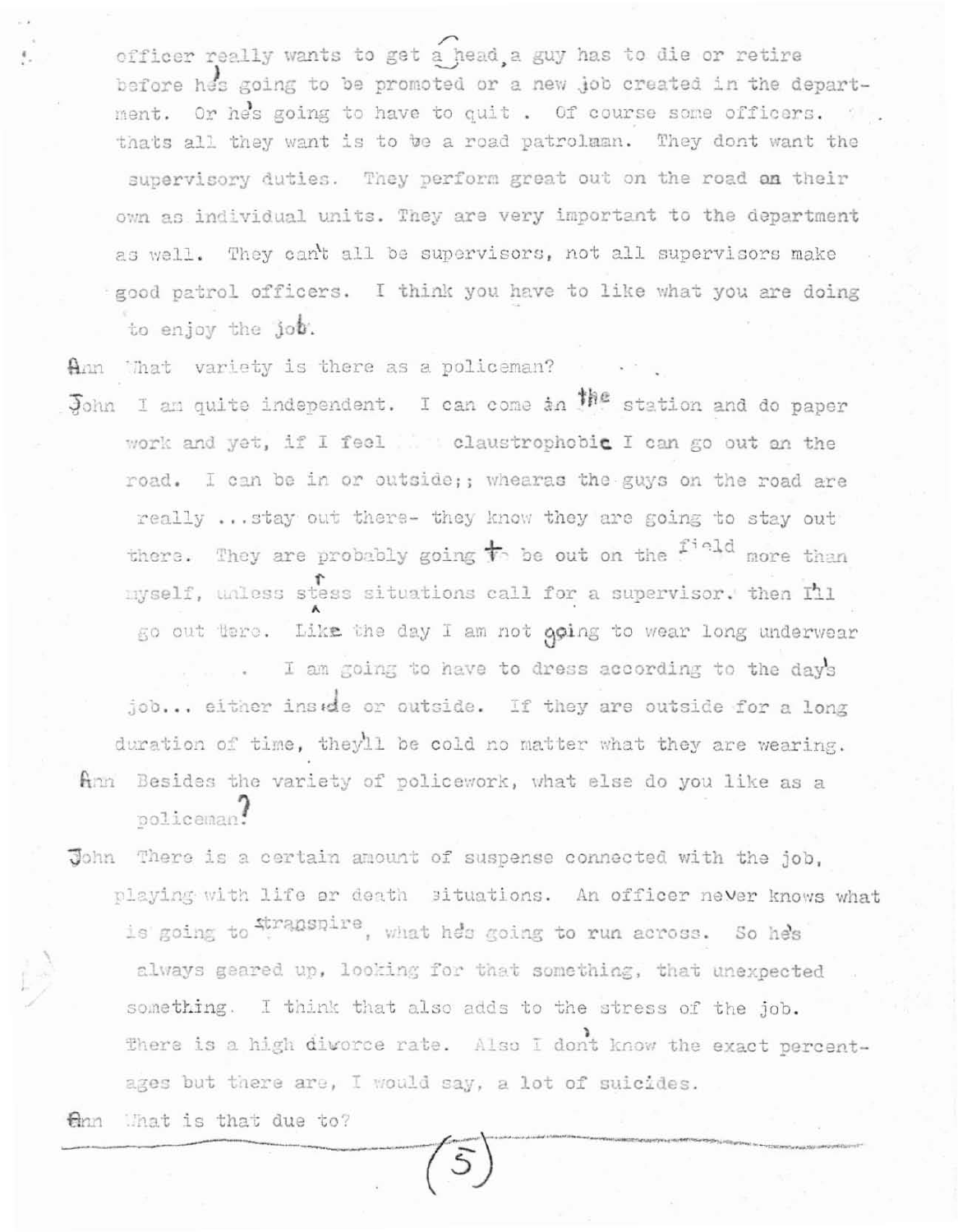! John That is due to both. In my particular case, I am quite fortunate. My wife came foom a family where the father had a rotating type shift. I got whorn in the police department in the morning and married that night. Thats all she's ever known as far as married life is this type of shift. If if got better (laugh) if the hougs got better, I think for a lot of officers coming in from other areas of employdmnt- salesman, fac tory workers coming in with a 7-4, or a 6-4, punch the clock, 5 days a week, and that's it. It would probably be a harder adjustment for their family than for myself. Why married life and carrer life began on the same day.

Ann Your wife must be important. she can't help but be involved. How do you handle that?

John A wife of a policeman has to be quite independent. She has to be a mother and a father image in the father's abscence. She plays a big role in... If you get a wife that's loving and onsiderate that will start your day off on a right step, so to speak, you dont come to work with any problems at home- it makes your job easier here. I think some officers come in don't always come in with WIVES their wifes full backing this is where it creates problems. Not only with the officer's performance but also in arriving where he might be into danger/ I think an officer has to make sure his home life is in order no other things that are bothering him. The job calls for 100% alertness for driving a motorwehicle, for observations of what is going around him. A wife is a big part in a policepfficers overall performance. My wife when I leave for work, we leave on a note that I may not be home at the end of my shift. We might not ever be together again

Ann Is there that fear?

John I think so; you never know what you are going to run into. You